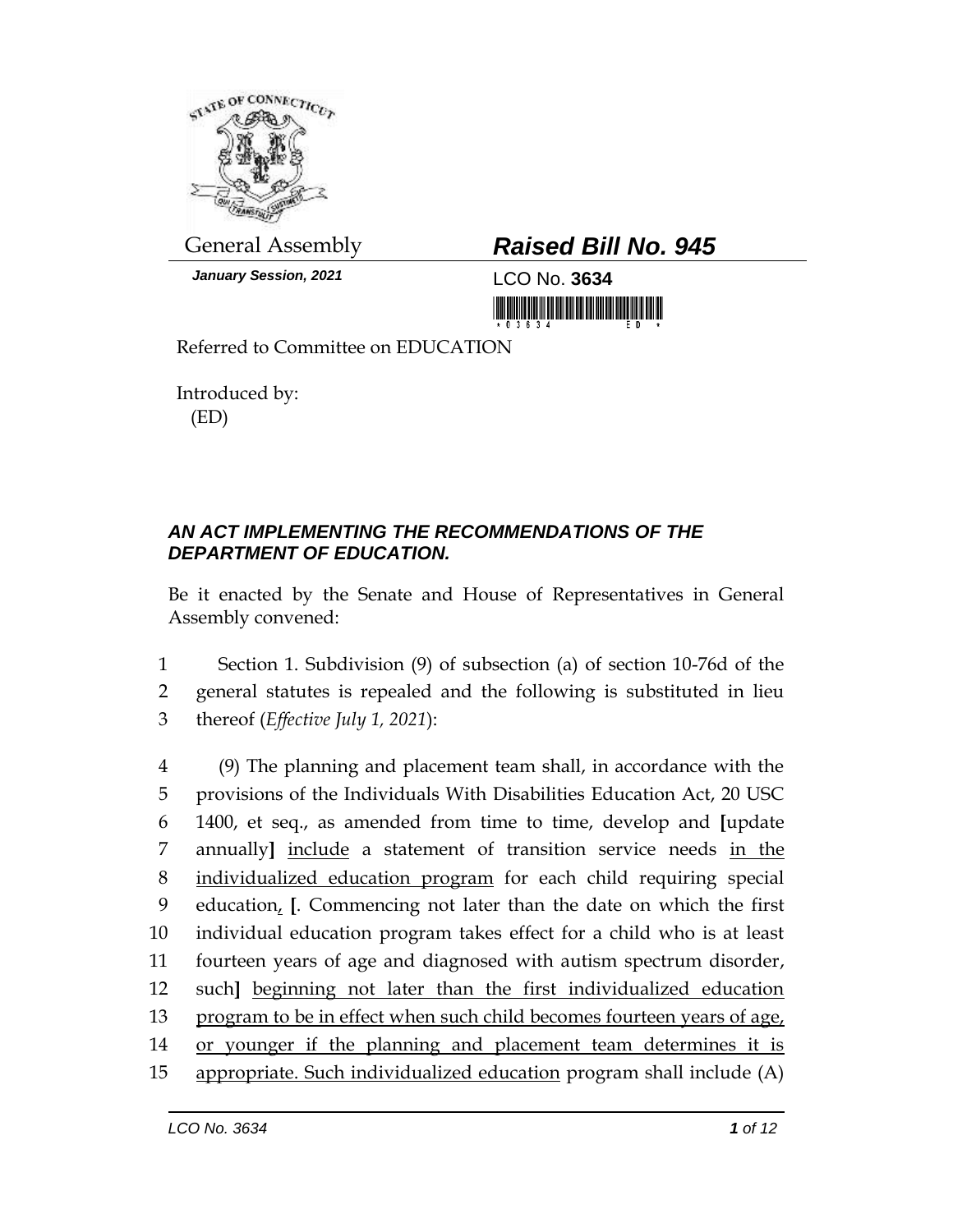appropriate measurable postsecondary goals based upon age- appropriate transition assessments related to training, education, employment and, where appropriate, independent living skills; and (B) the transition services, including courses of study, needed to assist **[**a**]** such child in reaching those goals. **[**The individual**]** Such individualized education program shall be updated annually thereafter in accordance with the provisions of this subdivision. Nothing in this subdivision shall be construed as requiring the Department of **[**Rehabilitation**]** Aging and 24 Disability Services to lower the age of transitional services for a child with disabilities from sixteen to fourteen years of age.

 Sec. 2. Section 10-145h of the general statutes is repealed and the following is substituted in lieu thereof (*Effective July 1, 2021*):

 (a) On and after July 1, **[**2015**]** 2021, the State Board of Education shall require an applicant for certification as a bilingual education teacher to demonstrate written competency in English and written and oral competency in the other language of instruction as a condition of certification **[**.**]** as follows: (1) Written competency in English shall be demonstrated by (A) successful passage of the essential skills test approved by the State Board of Education, **[**. Written**]** or (B) a bachelor's 35 degree, or its equivalent, from a regionally accredited institution of 36 higher education in which the language of instruction is English, and (2) 37 written competency in the other language shall be demonstrated  $(A)$  on an examination, if available, of comparable difficulty as specified by the Department of Education, or (B) a bachelor's degree, or its equivalent, 40 from a regionally accredited institution of higher education in which the language of instruction is in the other language. If such an examination is not available, competency shall be demonstrated by an appropriate alternative method as specified by the department. Oral competency in the other language shall be demonstrated by an appropriate method specified by the Department of Education.

 (b) On and after July 1, 2015, the State Board of Education shall require persons seeking to become (1) elementary level bilingual education teachers to meet coursework requirements in elementary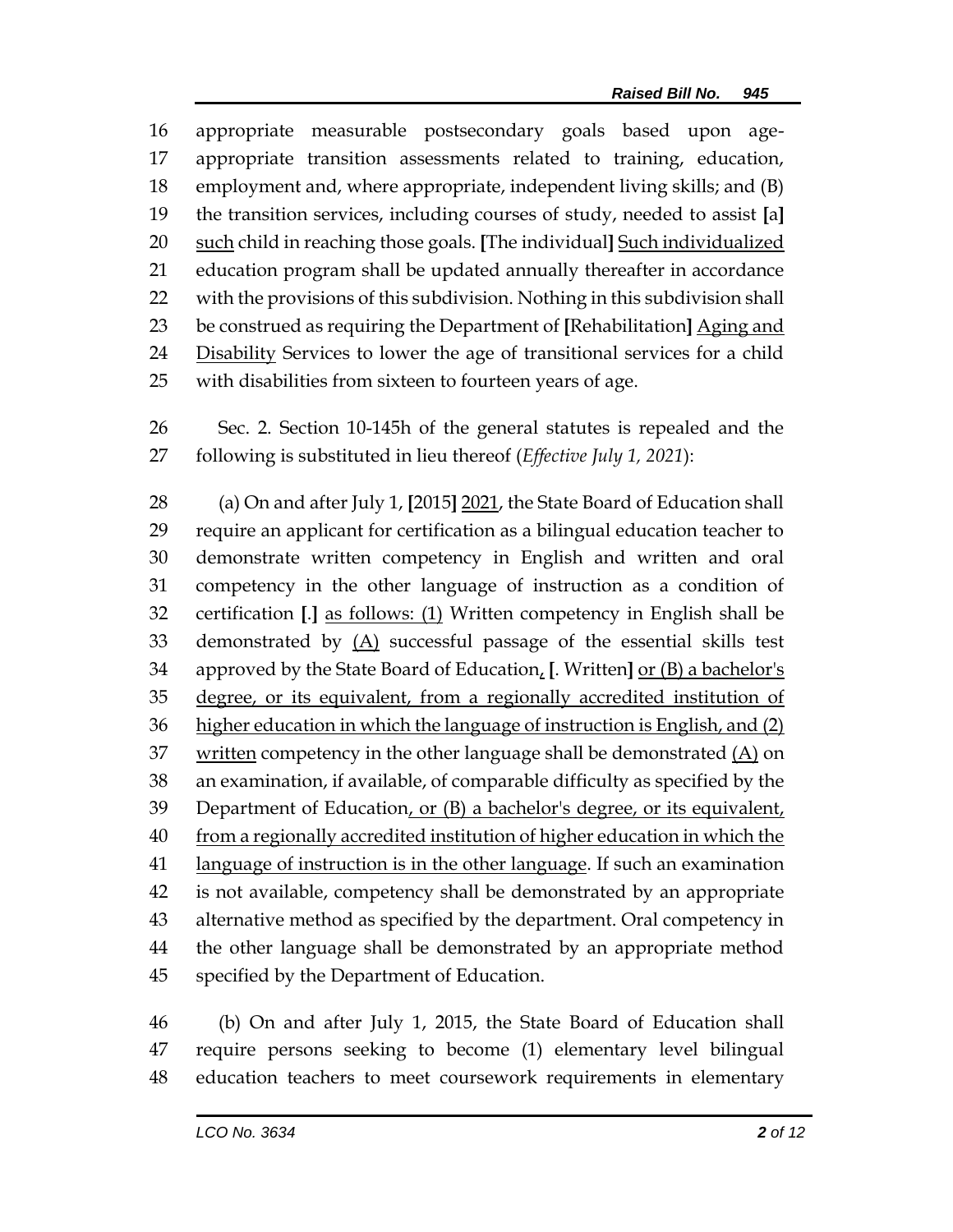education and bilingual education, and (2) secondary level bilingual education teachers to meet coursework requirements in both the subject area they will teach and in bilingual education. The State Board of Education may issue an endorsement in bilingual education to an applicant who has (A) completed coursework requirements in (i) elementary education and bilingual education, or (ii) the subject area they will teach and bilingual education, and (B) successful passage of examination requirements for bilingual education, as approved by the State Board of Education.

 (c) On and after July 1, 2000, the State Board of Education shall require bilingual education teachers holding provisional educator certificates to meet the requirements of this subsection in order to qualify for a professional educator certificate to teach bilingual education. (1) Such bilingual education teachers who teach on the elementary level shall take fifteen credit hours in bilingual education and fifteen credit hours in language arts, reading and mathematics. (2) Such bilingual education teachers who teach on the middle or secondary level shall take fifteen credit hours in bilingual education and fifteen credit hours in the subject matter that they teach. Such professional educator certificate shall be valid for bilingual education and the grade level and content area of preparation.

 (d) On and after July 1, 2021, certification in (1) elementary bilingual education shall be valid for grades kindergarten to nine, inclusive, and (2) middle grades bilingual education shall be valid for grades four to nine, inclusive.

 (e) Not later than January 1, 2022, the Commissioner of Education shall approve guidelines for unique endorsements to authorize the teaching of secondary bilingual humanities and secondary bilingual 77 science, technology, engineering and mathematics courses.

 (f) (1) A certified bilingual education teacher who has completed at least fifteen semester hours of credit in combined content coursework in the humanities shall be eligible to teach secondary humanities courses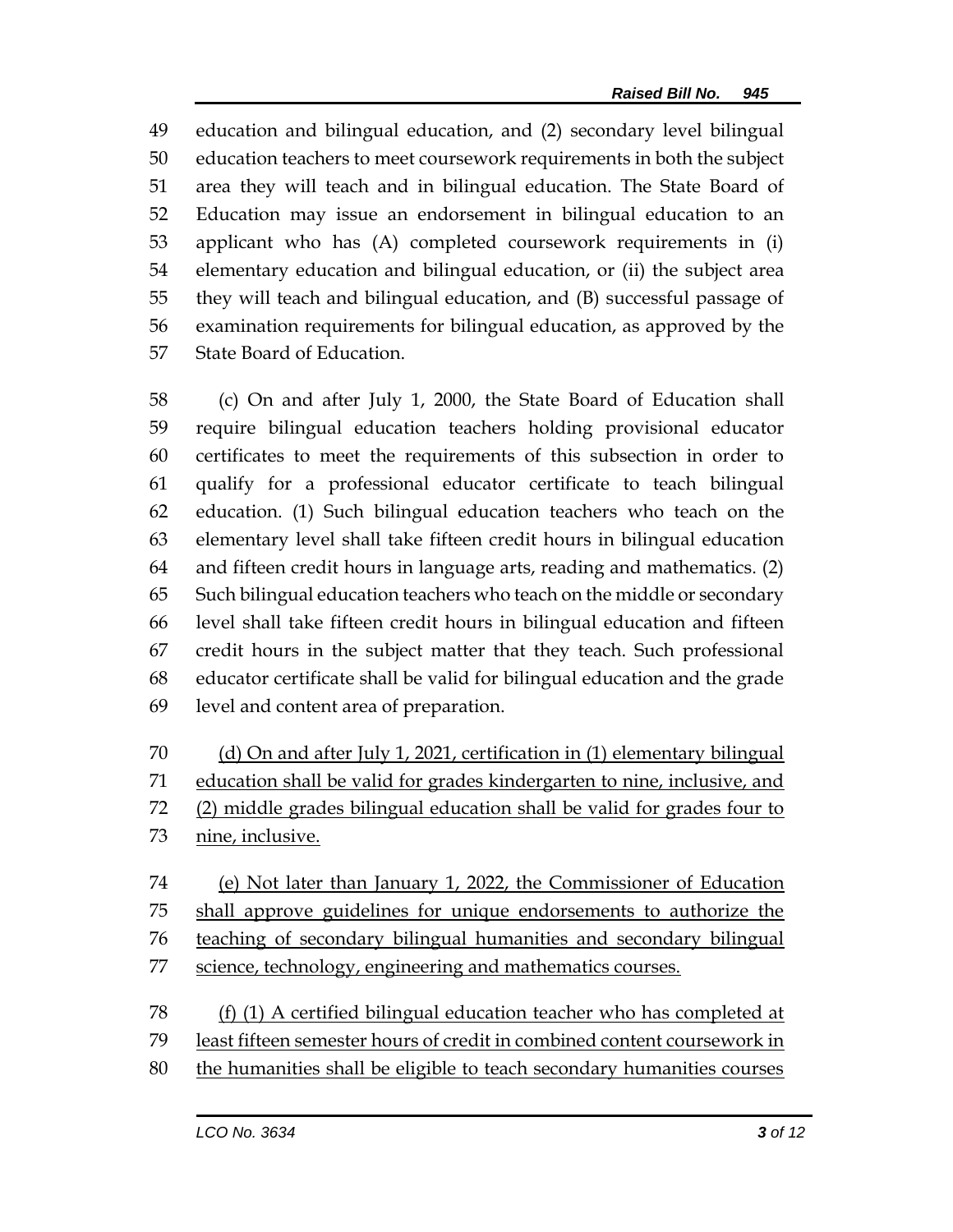in a bilingual education program.

 (2) A certified teacher who does not hold an endorsement in bilingual education shall be eligible to teach secondary humanities courses in a bilingual education program if such teacher completes (A) fifteen semester hours of credit in combined content coursework in the humanities, and (B) the required coursework and testing for a bilingual endorsement under this section.

 (g) (1) A certified bilingual education teacher who has completed at least fifteen semester hours of credit in combined content coursework in the fields of science, technology, engineering or mathematics shall be eligible to teach secondary courses in such fields in a bilingual education program.

 (2) A certified teacher who does not hold an endorsement in bilingual education shall be eligible to teach secondary science, technology, 95 engineering or mathematics courses in a bilingual education program if such teacher completes (A) fifteen semester hours of credit in combined content coursework in the fields of science, technology, engineering or mathematics, and (B) the required coursework and testing for a bilingual endorsement under this section.

 Sec. 3. Section 10-145m of the general statutes is repealed and the following is substituted in lieu thereof (*Effective July 1, 2021*):

 (a) The State Board of Education, upon receipt of a proper application, shall issue a resident teacher certificate to any applicant in the certification endorsement areas of elementary education, middle grades education, secondary academic subjects, special subjects or fields, special education, early childhood education and administration and supervision, who (1) holds a bachelor's degree from an institution of higher education accredited by the Board of Regents for Higher Education or Office of Higher Education or regionally accredited, (2) **[**possesses a minimum undergraduate college cumulative grade point average of 3.00, (3)**]** has completed a major or thirty semester hours of content specific credit or achieved a qualifying score, as determined by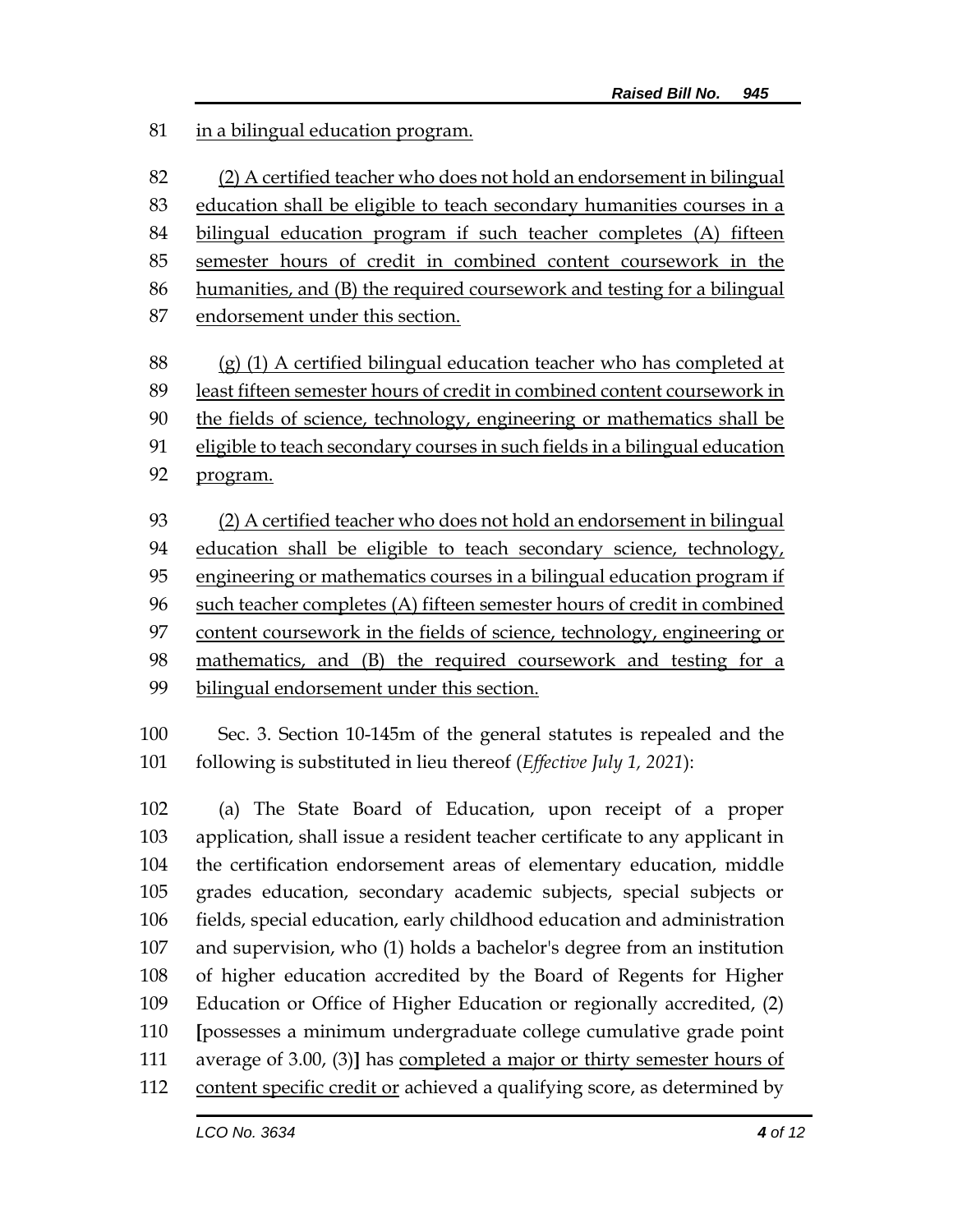the State Board of Education, on the appropriate State Board of Education approved subject area assessment, and **[**(4)**]** (3) is enrolled in 115 an alternate route to certification program or post-bachelor degree program leading to educator certification, approved by the State Board of Education, that meets the guidelines established by the **[**No Child Left Behind Act, P.L. 107-110**]** Every Student Succeeds Act, P.L. 114-95.

 (b) Each such resident teacher certificate shall be valid for two years, and may be extended by the Commissioner of Education for an additional one year for good cause upon the request of the superintendent of schools for the school district employing such person.

 (c) During the period of employment in a public school, a person holding a resident teacher certificate shall be the teacher of record and be under the supervision of the superintendent of schools or of a principal, administrator or supervisor designated by such superintendent who shall regularly observe, guide and evaluate the performance of assigned duties by such holder of a resident teacher certificate.

 (d) Notwithstanding the provisions of subsection (a) of section 10- 145b, on and after July 1, 2009, the State Board of Education, upon receipt of a proper application, shall issue an initial educator certificate, which shall be valid for three years, to any person who (1) successfully completed an alternate route to certification program, approved by the State Board of Education, that meets the guidelines established by the No Child Left Behind Act, P.L. 107-110, (2) taught successfully as the teacher of record while holding a resident teacher certificate, and (3) meets the requirements established in subsection (b) of section 10-145f.

 Sec. 4. Subsection (a) of section 10-221d of the general statutes is repealed and the following is substituted in lieu thereof (*Effective from passage*):

 (a) As used in this section and sections 10-232b and 10-232c, "eligible school operator" means a school or school district authorized to receive national criminal history record information from the Federal Bureau of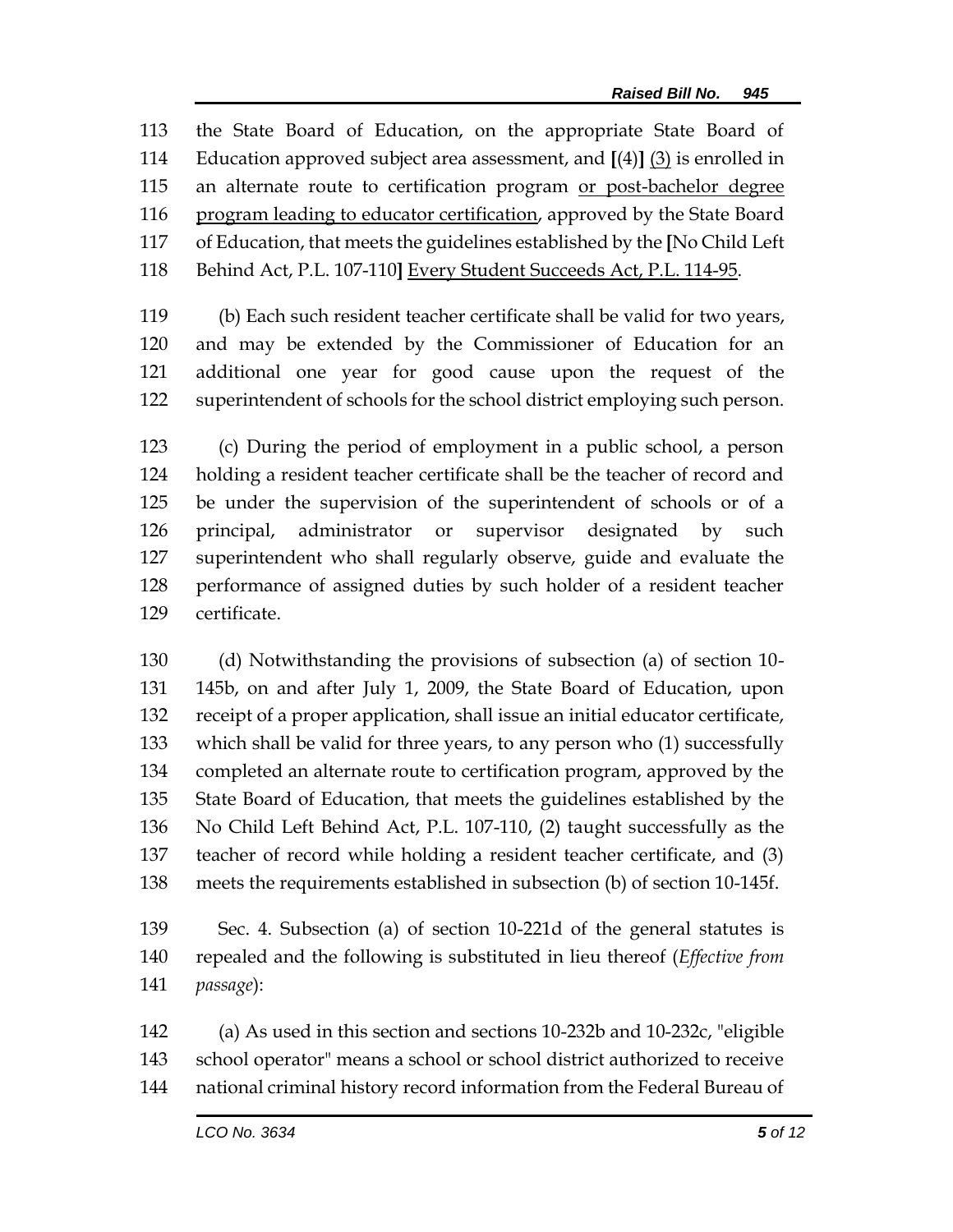Investigation pursuant to P.L. 92-544, and shall include a local or regional board of education, the Technical Education and Career System **[**, the governing council of a state or local charter school, a cooperative arrangement pursuant to section 10-158a**]** and an interdistrict magnet school operator other than an operator who is a third-party not-for-profit corporation approved by the Commissioner of Education.

 Sec. 5. Subsection (a) of section 10-232a of the general statutes is repealed and the following is substituted in lieu thereof (*Effective from passage*):

 (a) As used in this section and sections 10-232b and 10-232c, "nongovernmental school operator" means an operator of an interdistrict magnet school that is a third-party not-for-profit corporation approved by the Commissioner of Education, the governing council of a state or local charter school, an endowed or incorporated academy approved by the State Board of Education pursuant to section 10-34, a special education facility approved by the 161 State Board of Education pursuant to section 10-76d, as amended by this act, **[**or**]** the supervisory agent of a nonpublic school or a cooperative arrangement pursuant to section 10-158a.

 Sec. 6. Section 10-66rr of the general statutes is repealed and the following is substituted in lieu thereof (*Effective from passage*):

 On and after July 1, 2015, the State Board of Education shall require members of the governing council of a state or local charter school and members of a charter management organization to submit to a records check of the Department of Children and Families child abuse and neglect registry, established pursuant to section 17a-101k, and to state and national criminal history records checks before the state board grants initial certificates of approval for charters pursuant to section 10- 66bb, or before such members may be hired by the governing council of a state or local charter school or charter management organization. The governing council of a state or local charter school shall require each contractor doing business with a state or local charter school, who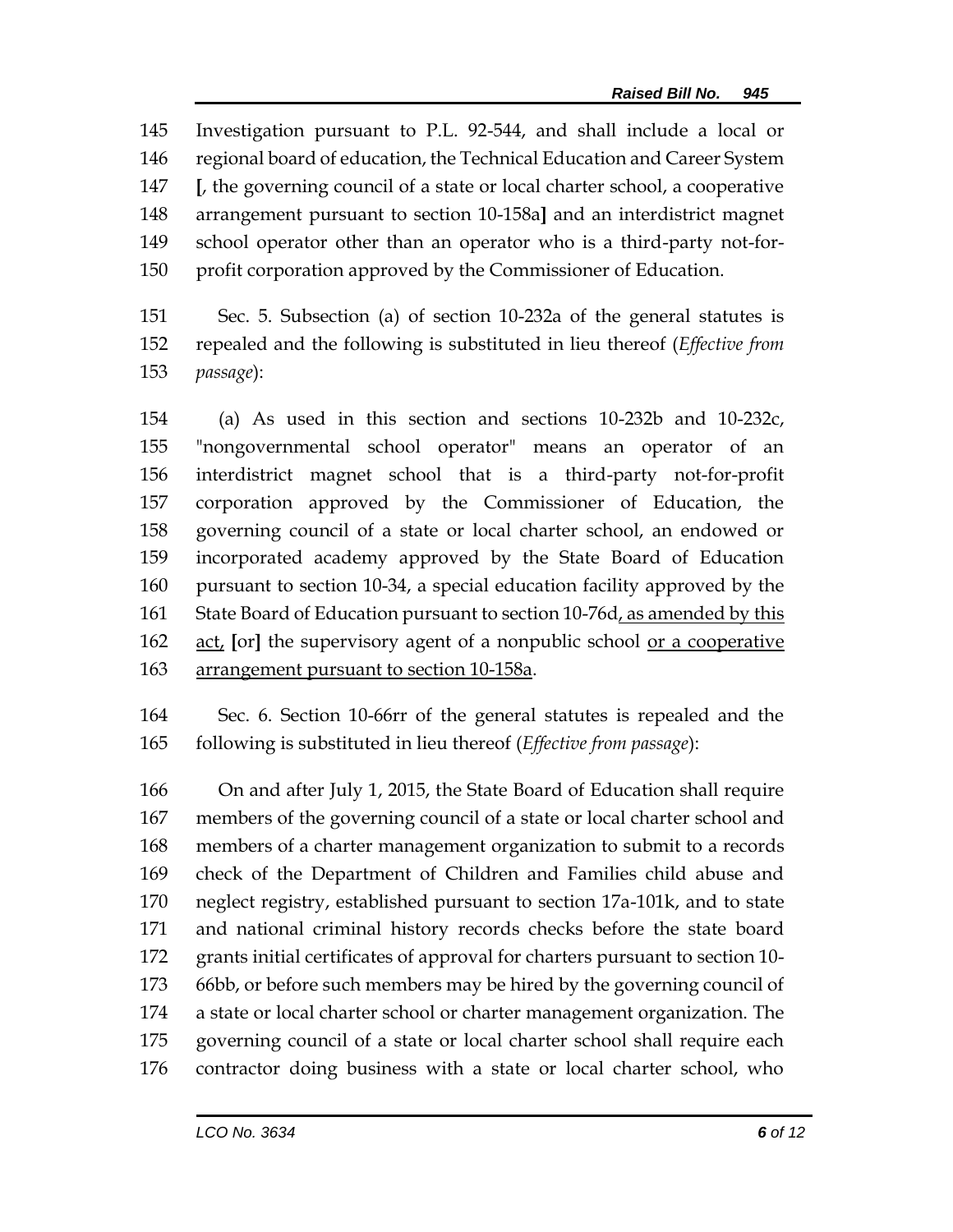performs a service involving direct student contact, to submit to a records check of the Department of Children and Families child abuse and neglect registry, established pursuant to section 17a-101k, and to state and national criminal history records checks before such contractor begins to perform such service. **[**Any criminal history records checks required under this section shall be conducted in accordance with section 29-17a.**]**

 Sec. 7. (NEW) (*Effective from passage*) (a) The Department of Education may institute a civil action in the Superior Court, or in the United States District Court, where applicable, against any person, firm, corporation, business or combination thereof, including a charter management organization, it believes, or has reason to believe, has misused state funds or has engaged in the misuse of state resources, to enjoin said parties from continuing such conduct within this state and to seek repayment of such funds, as well as damages, on behalf of the state. In such actions the department shall be represented by the Attorney General.

 (b) Upon the institution of such civil action, the Attorney General shall have the right to take the deposition of any witness the Attorney General believes, or has reason to believe, has information relative to the prosecution of such action, upon application made to the Superior Court, notwithstanding the provisions of other statutes limiting depositions. The Attorney General shall also have the right to take such depositions in other states and to utilize the laws of such other states 201 relative to the taking of depositions where allowed by the laws of such states.

 (c) In any case where the misuse of state funds or resources or damages referred to in subsection (a) of this section shall be proven by a fair preponderance of the evidence, the court shall order repayment by any or all defendants of said damages through the Department of Education.

(d) The court shall also have the right, in its discretion, to assess treble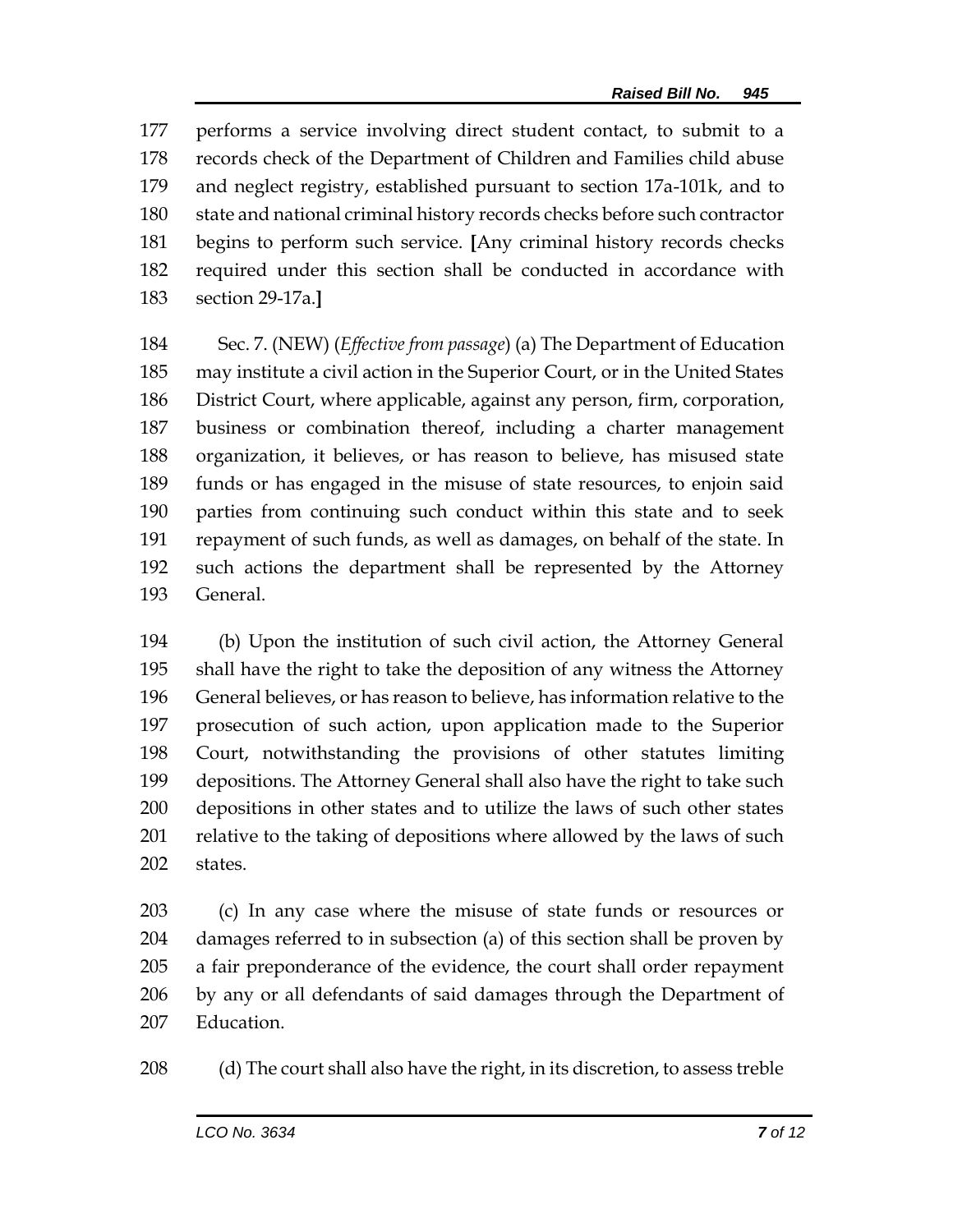damages against said defendants.

 Sec. 8. Subsection (c) of section 10-95 of the general statutes is repealed and the following is substituted in lieu thereof (*Effective July 1, 2021*):

 (c) **[**The board and the Commissioner of Education shall jointly recommend a candidate for superintendent of the Technical Education and Career System who shall be appointed as superintendent by the State Board of Education.**]** The superintendent of the Technical 217 Education and Career System shall be hired in accordance with the provisions of section 10-95q. Such superintendent shall be responsible 219 for the operation and administration of the system. The board may enter into cooperative arrangements with local and regional boards of education, private occupational schools, institutions of higher education, job training agencies and employers in order to provide general education, vocational, technical, technological or postsecondary education or work experience. The superintendent, in conjunction with the commissioner, may arrange for training to be provided to the board 226 at such times, and on such matters, as are deemed appropriate to assist 227 the board in the conduct of its business.

 Sec. 9. Section 10-76q of the general statutes is repealed and the following is substituted in lieu thereof (*Effective July 1, 2021*):

 (a) The State Board of Education, in accordance with regulations adopted by said board, shall: (1) Provide the professional services necessary to identify, in accordance with section 10-76a, children requiring special education who are enrolled at a technical education and career school; (2) identify each such child; (3) determine the appropriateness of the technical education and career school for the educational needs of each such child; (4) provide an appropriate educational program for each such child; (5) maintain a record thereof; and (6) annually evaluate the progress and accomplishments of special education programs provided by the Technical Education and Career System.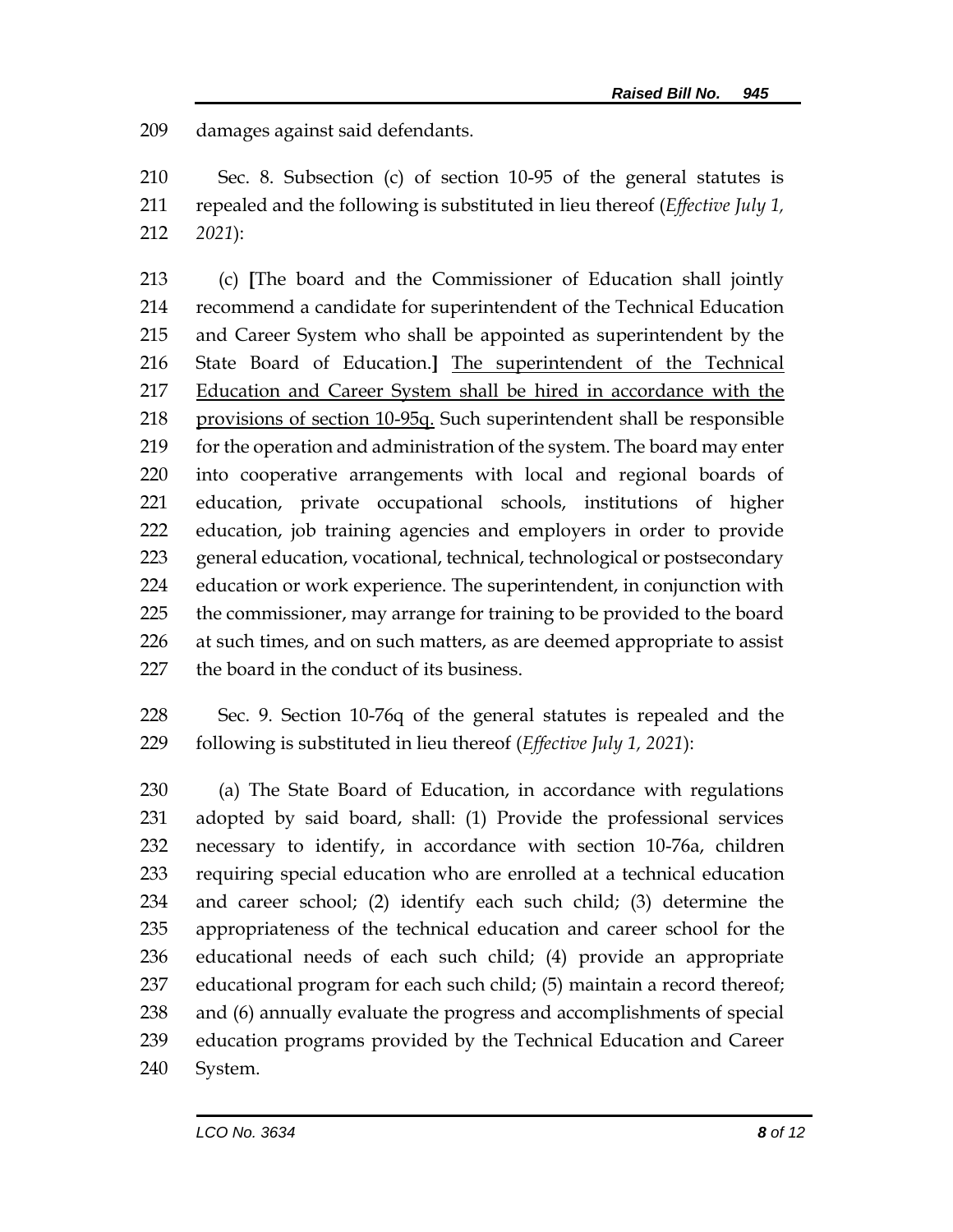(b) Where it is deemed appropriate that a child enrolled in a technical education and career school receive special education, the parents or guardian of such child shall have a right to the hearing and appeal process as provided for in section 10-76h.

 (c) **[**If a planning and placement team determines that a student requires special education services which preclude such student's participation in the vocational education program offered by a technical education and career school, the student shall be referred to the board of education in the town in which the student resides for the development of an individualized educational program and such board of education shall be responsible for the implementation and financing of such program.**]** Prior to a student's enrollment in a technical education and career school, the local or regional board of education for the town in which such student resides shall convene a planning and placement team meeting. The purpose of such meeting shall be to address such student's transition to such technical education and career school and ensure that such student's individualized education 258 program reflects the current supports and services that such student requires in order to access a free and appropriate public education in the least restrictive environment. A representative from such technical 261 education and career school shall be invited to such meeting.

 Sec. 10. Subsection (g) of section 10-221a of the general statutes is repealed and the following is substituted in lieu thereof (*Effective July 1, 2021*):

 (g) Only courses taken in grades nine to twelve, inclusive, and that are in accordance with the state-wide subject matter content standards, adopted by the State Board of Education pursuant to section 10-4, shall satisfy the graduation requirements set forth in this section, except that a local or regional board of education may grant a student credit (1) toward meeting the high school graduation requirements upon the successful demonstration of mastery of the subject matter content described in this section achieved through educational experiences and opportunities that provide flexible and multiple pathways to learning,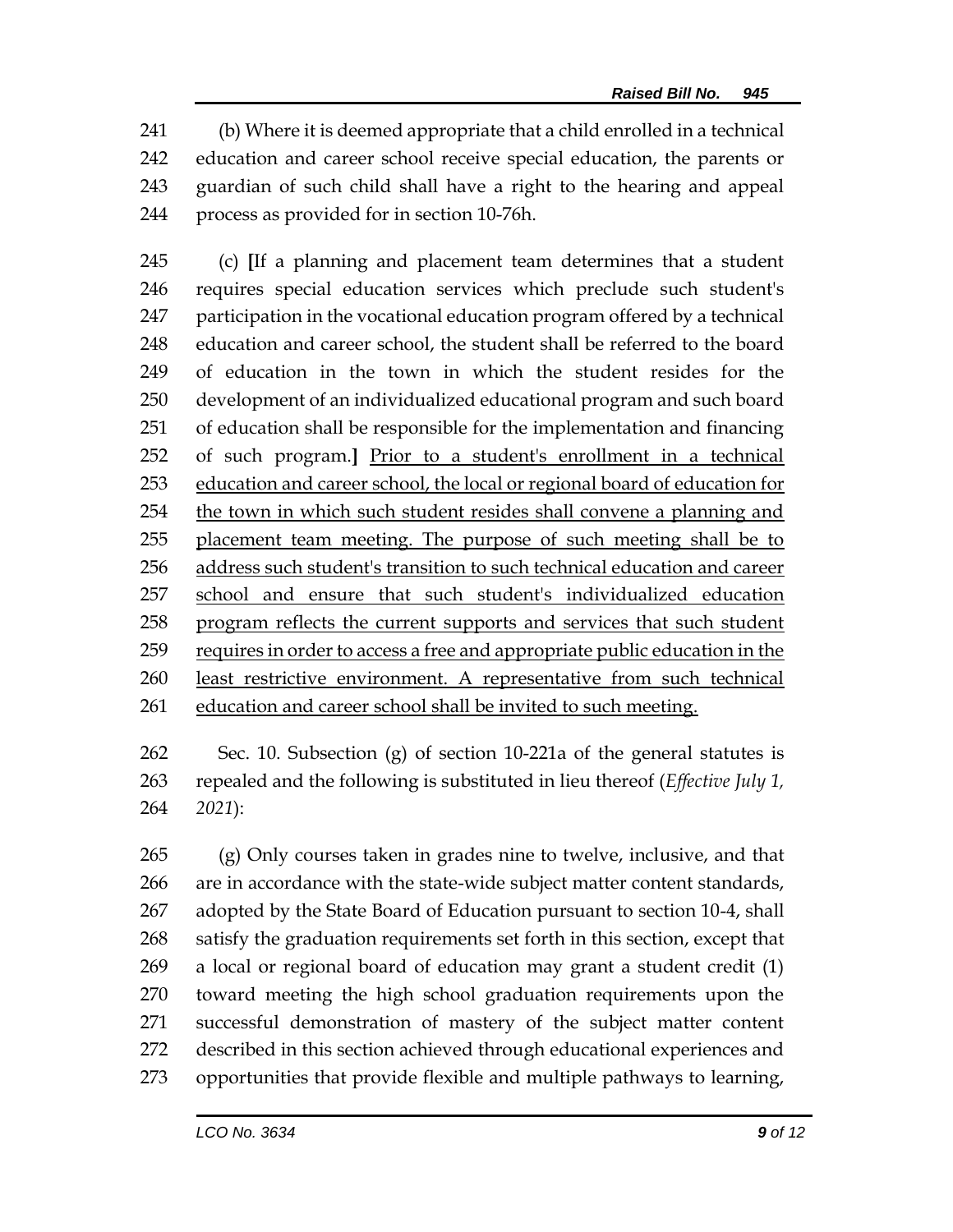including cross-curricular graduation requirements, career and technical education, virtual learning, work-based learning, service learning, dual enrollment and early college, courses taken in middle school, internships and student-designed independent studies, provided such demonstration of mastery is in accordance with such state-wide subject matter content standards; (2) toward meeting a specified course requirement upon the successful completion in grade seven or eight of any course, the primary focus of which corresponds directly to the subject matter of a specified course requirement in grades nine to twelve, inclusive; (3) toward meeting the high school graduation requirement upon the successful completion of a world language course (A) in grade six, seven or eight, (B) through on-line coursework, or (C) offered privately through a nonprofit provider, provided such student achieves a passing grade on an examination prescribed, within available appropriations, by the Commissioner of Education and such credits do not exceed four; (4) toward meeting the high school graduation requirement upon achievement of a passing grade on a subject area proficiency examination identified and approved, within available appropriations, by the Commissioner of Education, regardless of the number of hours the student spent in a public school classroom learning such subject matter; (5) toward meeting the high school graduation requirement upon the successful completion of coursework during the school year or summer months at an institution accredited by the Board of Regents for Higher Education or Office of Higher Education or regionally accredited. One three-credit semester course, or its equivalent, at such an institution shall equal one-half credit for purposes of this section; or (6) toward meeting the high school graduation requirement upon the successful completion of on-line coursework, provided the local or regional board of education has adopted a policy in accordance with this subdivision for the granting of credit for on-line coursework. Such a policy shall ensure, at a minimum, that (A) the workload required by the on-line course is equivalent to that of a similar course taught in a traditional classroom setting, (B) the content is rigorous and aligned with curriculum guidelines approved by the State Board of Education, where appropriate, (C) the course engages students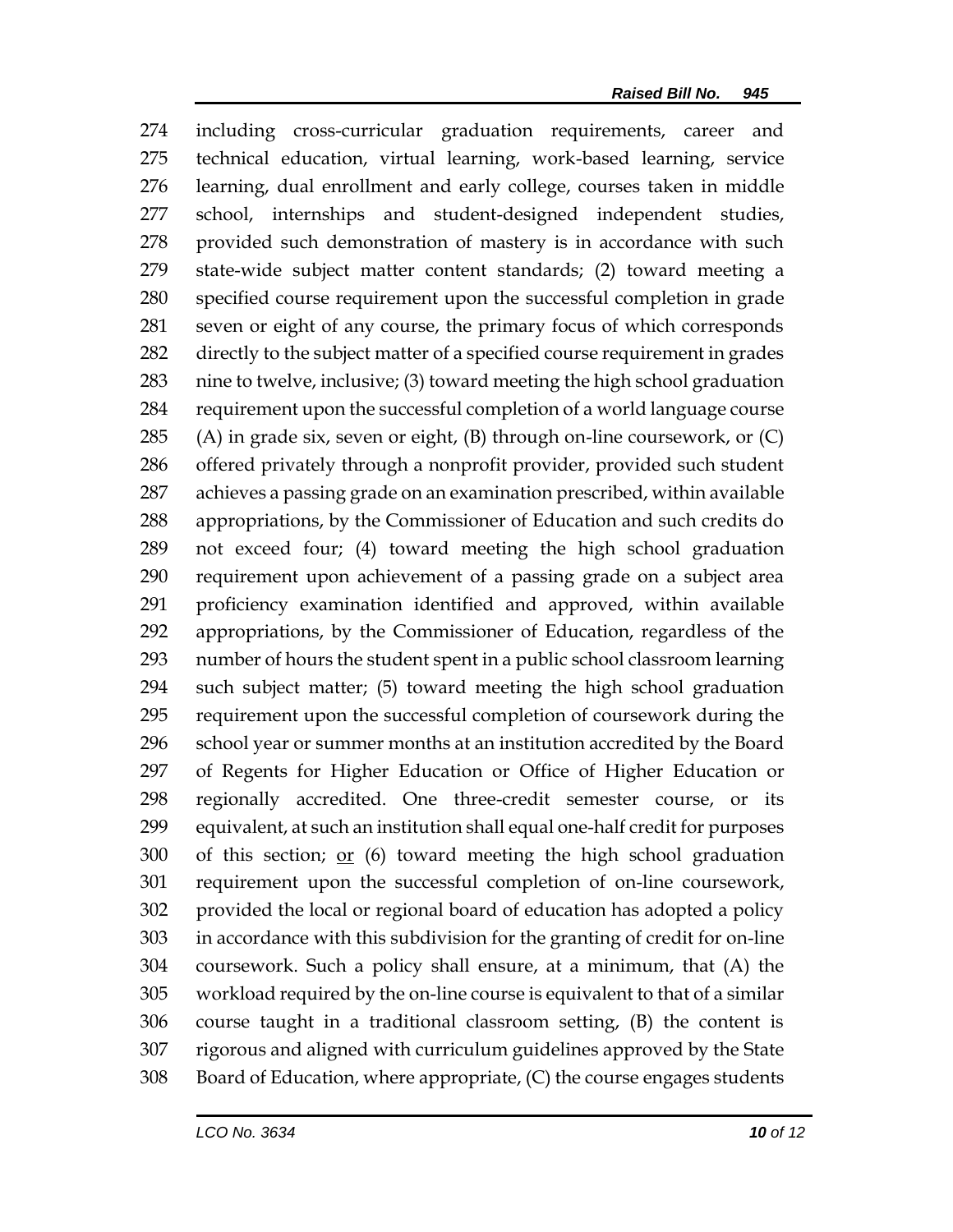and has interactive components, which may include, but are not limited to, required interactions between students and their teachers, participation in on-line demonstrations, discussion boards or virtual labs, (D) the program of instruction for such on-line coursework is planned, ongoing and systematic, and (E) the courses are (i) taught by teachers who are certified in the state or another state and have received training on teaching in an on-line environment, or (ii) offered by institutions of higher education that are accredited by the Board of Regents for Higher Education or Office of Higher Education or regionally accredited. **[**; or (7) toward meeting the high school graduation requirement upon the successful completion of the academic advancement program, pursuant to section 10-5c.**]**

 Sec. 11. Section 10-148b of the general statutes is repealed and the following is substituted in lieu thereof (*Effective July 1, 2021*):

 **[**(a)**]** On or before July 1, 2013, the Commissioner of Education shall create a program of professional development for teachers, as defined in section 10-144d, and principals in scientifically-based reading research and instruction, as defined in section 10-14u. Such program of professional development shall (1) count towards the professional development requirements pursuant to section 10-148a, (2) be based on data collected from student reading assessments, (3) provide differentiated and intensified training in reading instruction for teachers, (4) outline how mentor teachers will train teachers in reading instruction, (5) outline how model classrooms will be established in schools for reading instruction, (6) inform principals on how to evaluate classrooms and teacher performance in scientifically-based reading research and instruction, and (7) be job-embedded and local whenever possible. In the case of any certified individual who is required to complete the reading instruction survey, pursuant to section 10-145r, the program of professional development for such individual shall be designed using the results of such survey, in accordance with said section 10-145r.

**[**(b) The Commissioner of Education shall annually review the